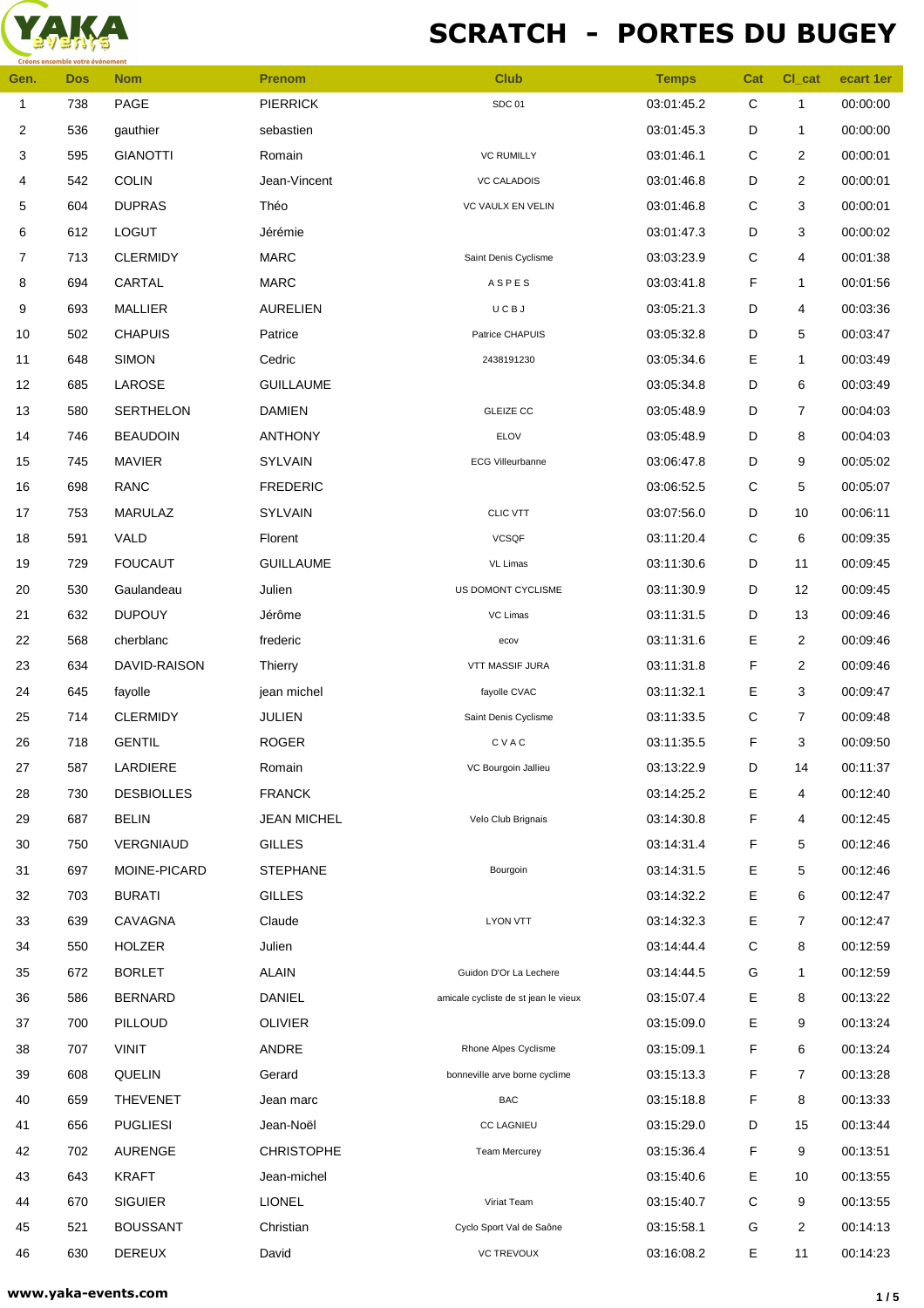| Gen. | <b>Dos</b> | <b>Nom</b>         | <b>Prenom</b>          | <b>Club</b>                | <b>Temps</b> | Cat | CI_cat       | ecart 1er |
|------|------------|--------------------|------------------------|----------------------------|--------------|-----|--------------|-----------|
| 47   | 677        | <b>GAUTHIER</b>    | <b>GREGORY</b>         | CC Lagnieu                 | 03:16:38.7   | D   | 16           | 00:14:53  |
| 48   | 688        | <b>GOBET</b>       | PHILIPPE               | E S Jonage                 | 03:17:22.1   | Ε   | 12           | 00:15:37  |
| 49   | 545        | <b>PECRIAUX</b>    | Eric                   | THOU VELO                  | 03:17:39.4   | Ε   | 13           | 00:15:54  |
| 50   | 571        | <b>JEUDY</b>       | Philippe               |                            | 03:18:59.4   | Ε   | 14           | 00:17:14  |
| 51   | 567        | <b>RELIER</b>      | Gilles                 | TAC VTT                    | 03:19:01.3   | Е   | 15           | 00:17:16  |
| 52   | 633        | <b>PEJOT</b>       | Jérôme                 | CS COUXOIS                 | 03:20:08.2   | D   | 17           | 00:18:23  |
| 53   | 563        | Jennings           | lan                    | Team des Dombes            | 03:20:41.4   | Ε   | 16           | 00:18:56  |
| 54   | 514        | ARNAUD             | Michel                 | <b>VC TREVOUX</b>          | 03:21:01.3   | Ε   | 17           | 00:19:16  |
| 55   | 560        | Bigattini          | Ario                   | Team Des Dombes            | 03:21:02.4   | Е   | 18           | 00:19:17  |
| 56   | 566        | combe              | jean-michel            | vélo club du velay         | 03:21:02.7   | Ε   | 19           | 00:19:17  |
| 57   | 720        | <b>SCHEIDECKER</b> | RAPHAEL                | Haut Bugey VTT             | 03:21:34.6   | Ε   | 20           | 00:19:49  |
| 58   | 557        | <b>POTTIER</b>     | <b>GUILLAUME</b>       |                            | 03:21:44.0   | D   | 18           | 00:19:59  |
| 59   | 570        | <b>JUGNIOT</b>     | Frederic               | <b>AC FRANCHELEINS</b>     | 03:21:50.4   | F   | 10           | 00:20:05  |
| 60   | 617        | <b>MORIN</b>       | Thierry                | <b>VC TREVOUX</b>          | 03:22:18.7   | Ε   | 21           | 00:20:33  |
| 61   | 511        | <b>REY</b>         | Ludovic                | u.c.culoz/belley           | 03:22:24.7   | С   | 10           | 00:20:39  |
| 62   | 535        | <b>SIBEUD</b>      | Jean-Yves              | <b>ASPTT GRAND LYON</b>    | 03:22:35.9   | F   | 11           | 00:20:50  |
| 63   | 599        | <b>HOME</b>        | Jean-Claude            | TEAM LYON 07               | 03:22:36.7   | F   | 12           | 00:20:51  |
| 64   | 540        | LAVET              | Jean luc               | <b>ACMV VENISSIEUX</b>     | 03:22:39.6   | F   | 13           | 00:20:54  |
| 65   | 539        | <b>THIMON</b>      | Gilbert                | CYCLO CLUB TRAMAYES        | 03:22:41.0   | F   | 14           | 00:20:56  |
| 66   | 532        | <b>BARBIER</b>     | Philippe               | <b>VS JONCYNOIS</b>        | 03:22:56.5   | Е   | 22           | 00:21:11  |
| 67   | 691        | <b>JACQUIER</b>    | <b>REMY</b>            | <b>ACMV</b>                | 03:22:57.1   | Ε   | 23           | 00:21:12  |
| 68   | 695        | <b>LECHNER</b>     | <b>FREDERIC</b>        | VCSQVF                     | 03:22:59.0   | Ε   | 24           | 00:21:14  |
| 69   | 576        | <b>DUPRAS</b>      | Dominique              | AC ST JEAN LE VIEUX        | 03:23:30.4   | F   | 15           | 00:21:45  |
| 70   | 531        | LASSARA            | Alain                  | AC FRANCHELEINS            | 03:23:32.1   | G   | 3            | 00:21:47  |
| 71   | 564        | LALAU              | Didier                 | roue sportive meximieux    | 03:23:32.7   | F   | 16           | 00:21:47  |
| 72   | 592        | <b>DUBY</b>        | Patrick                | Cyclo Club Replonges       | 03:23:35.8   | E   | 25           | 00:21:50  |
| 73   | 559        | <b>FORLINI</b>     | <b>BRUNO</b>           | TEAM DES DOMBES            | 03:24:01.8   | Е   | 26           | 00:22:16  |
| 74   | 546        | <b>KILMARTIN</b>   | Jane                   | PEV Geneve                 | 03:24:03.8   | В   | $\mathbf{1}$ | 00:22:18  |
| 75   | 647        | Rinchet            | Denis                  |                            | 03:24:48.2   | D   | 19           | 00:23:03  |
| 76   | 682        | <b>TIXIER</b>      | Alexandre              | Trevoux                    | 03:25:30.7   | C   | 11           | 00:23:45  |
| 77   | 642        | <b>CORDIER</b>     | Vincent                |                            | 03:26:36.1   | D   | 20           | 00:24:51  |
| 78   | 544        | <b>GRAPPIN</b>     | Christian              |                            | 03:26:55.0   | G   | 4            | 00:25:10  |
| 79   | 740        | <b>YVE</b>         | PIERRE                 | VL Limas                   | 03:27:09.2   | D   | 21           | 00:25:24  |
| 80   | 744        | PERRET             | <b>CHRISTIAN</b>       | <b>VC Druillat</b>         | 03:27:11.1   | F   | 17           | 00:25:26  |
| 81   | 742        | SALVI              | <b>MAURICE</b>         | <b>UCC Bauloz Belley</b>   | 03:28:55.3   | G   | 5            | 00:27:10  |
| 82   | 600        | <b>DESFARGES</b>   | Patrick                | THOU VELO                  | 03:29:14.2   | F   | 18           | 00:27:29  |
| 83   | 681        | <b>VIANA</b>       | <b>DANIEL</b>          | CycloSport Val de Saone    | 03:29:29.9   | F   | 19           | 00:27:44  |
| 84   | 749        | <b>CERVENTES</b>   | <b>MICHEL</b>          | Miribel VTT                | 03:29:36.8   | F   | 20           | 00:27:51  |
| 85   | 558        | denurra            | louis                  | vcb                        | 03:30:07.8   | F   | 21           | 00:28:22  |
| 86   | 626        | LAURIA             | <b>JOSEPH</b>          | vc trevoux                 | 03:31:26.2   | Ε   | 27           | 00:29:41  |
| 87   | 669        | <b>GAGNOUX</b>     | <b>EMMANUEL</b>        | <b>AC Buellas</b>          | 03:31:45.0   | Ε   | 28           | 00:30:00  |
| 88   | 607        | <b>THOMAS</b>      | Yann                   | VC Saint Quentin Fallavier | 03:32:05.5   | С   | 12           | 00:30:20  |
| 89   | 524        | <b>GIRAUD</b>      | Eric                   | CS VAL DE SAONE            | 03:32:11.1   | F   | 22           | 00:30:26  |
| 90   | 683        | <b>SERMET</b>      | <b>CHRISTOPHE</b>      | <b>CVAC</b>                | 03:32:11.4   | D   | 22           | 00:30:26  |
| 91   | 569        | <b>Bonnin</b>      | Alexis                 |                            | 03:32:40.3   | С   | 13           | 00:30:55  |
| 92   | 692        | CARRIERE           | <b>JEAN CHRISTOPHE</b> |                            | 03:33:02.9   | Ε   | 29           | 00:31:17  |
| 93   | 731        | LABAT              | <b>ALAIN</b>           |                            | 03:33:02.9   | F   | 23           | 00:31:17  |
|      |            |                    |                        | <b>RSM</b>                 |              |     |              |           |
| 94   | 538        | Babolat            | Mélanie                |                            | 03:33:10.4   | Α   | 1            | 00:31:25  |
| 95   | 501        | <b>SIMMINI</b>     | Richard                | THOU VELO                  | 03:33:11.3   | Е   | 30           | 00:31:26  |

**www.yaka-events.com 2 / 5**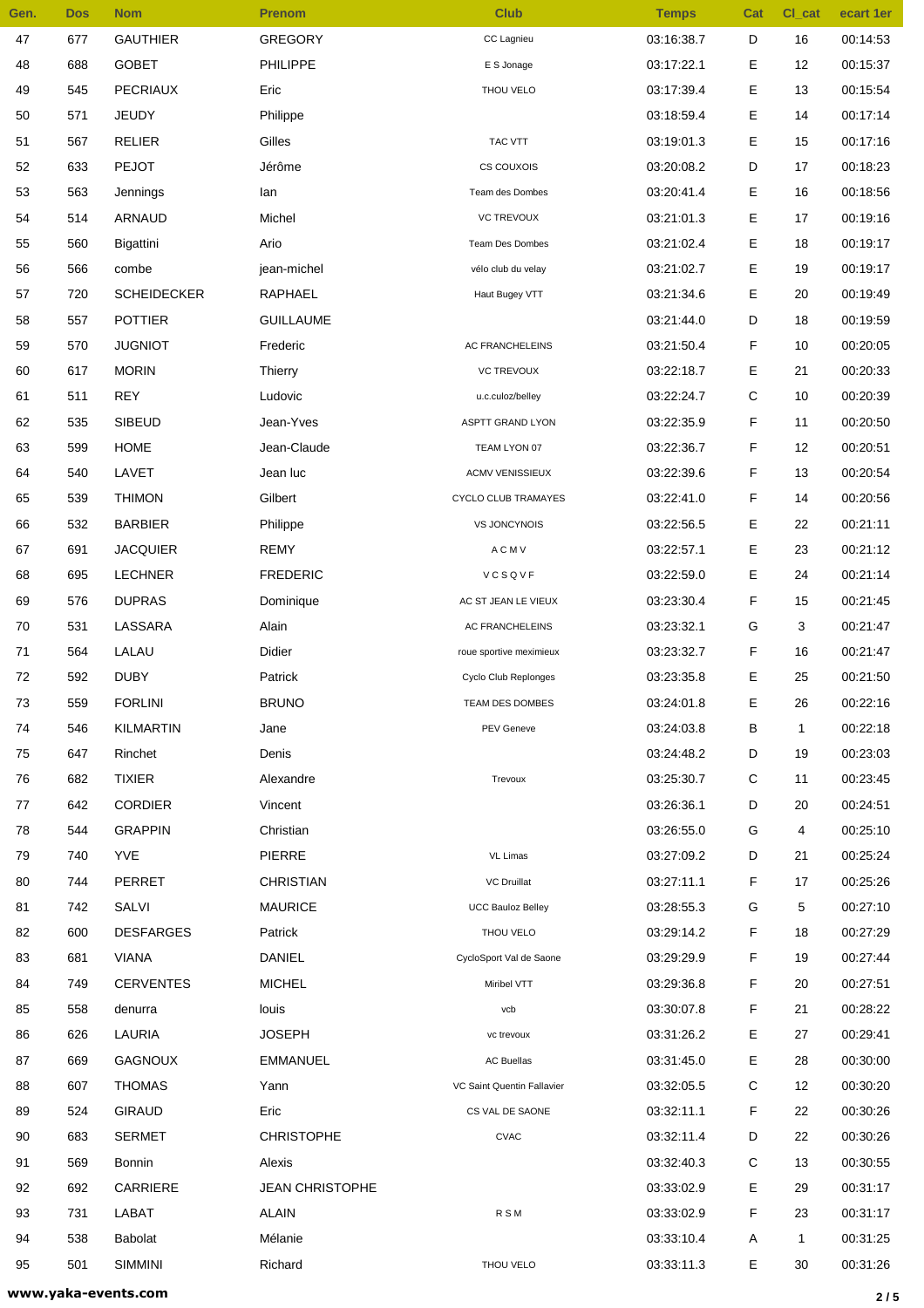| Gen. | <b>Dos</b> | <b>Nom</b>         | <b>Prenom</b>     | <b>Club</b>                  | <b>Temps</b> | Cat | CI_cat         | ecart 1er |
|------|------------|--------------------|-------------------|------------------------------|--------------|-----|----------------|-----------|
| 96   | 516        | <b>FLAHAUT</b>     | Grégory           |                              | 03:33:56.3   | D   | 23             | 00:32:11  |
| 97   | 726        | <b>RONDOT</b>      | <b>DAVID</b>      | H B VTT                      | 03:33:58.7   | Е   | 31             | 00:32:13  |
| 98   | 623        | <b>GOURGIN</b>     | Christian         | <b>CLIC VTT</b>              | 03:34:00.0   | Е   | 32             | 00:32:15  |
| 99   | 624        | <b>GOURGIN</b>     | Antonin           | <b>CLIC VTT</b>              | 03:34:02.3   | С   | 14             | 00:32:17  |
| 100  | 590        | <b>SEPULCHRE</b>   | Jean              |                              | 03:34:03.1   | D   | 24             | 00:32:18  |
| 101  | 520        | VALADIER           | Simon             |                              | 03:35:26.9   | Е   | 33             | 00:33:41  |
| 102  | 709        | <b>GAILLARD</b>    | <b>GILBERT</b>    |                              | 03:35:43.3   | F   | 24             | 00:33:58  |
| 103  | 663        | <b>BOUVIER</b>     | <b>MAXIME</b>     |                              | 03:36:12.5   | C   | 15             | 00:34:27  |
| 104  | 579        | <b>BURTIN</b>      | Claude            | AC BUELLAS                   | 03:36:19.1   | F   | 25             | 00:34:34  |
| 105  | 717        | PASQUALIN          | <b>OLIVIER</b>    | <b>UCCB</b>                  | 03:36:26.7   | D   | 25             | 00:34:41  |
| 106  | 678        | <b>CHABOT</b>      | <b>GILLES</b>     | AVC Aix en Provence          | 03:36:53.0   | G   | 6              | 00:35:08  |
| 107  | 528        | LEVROLD            | <b>CHRISTOPHE</b> |                              | 03:36:56.1   | Е   | 34             | 00:35:11  |
| 108  | 525        | <b>MAURICE</b>     | Michel            | Rhône-Alpes                  | 03:37:42.3   | G   | $\overline{7}$ | 00:35:57  |
| 109  | 741        | <b>GREFFIER</b>    | <b>GILLES</b>     | <b>CSVS</b>                  | 03:37:45.5   | Е   | 35             | 00:36:00  |
| 110  | 705        | <b>MOCHET</b>      | <b>OLIVIER</b>    | Druillat                     | 03:38:14.1   | Е   | 36             | 00:36:29  |
| 111  | 748        | <b>BOQUILLOD</b>   | <b>PASCAL</b>     | <b>VC Druillat</b>           | 03:38:14.4   | Е   | 37             | 00:36:29  |
| 112  | 696        | <b>VEAU</b>        | JEAN-MICHEL       | VC Bourgoin                  | 03:38:15.0   | D   | 26             | 00:36:30  |
| 113  | 628        | <b>CHAMPAVIER</b>  | Laurence          | LYON VTT                     | 03:38:15.0   | Α   | $\overline{2}$ | 00:36:30  |
| 114  | 512        | <b>DESPLACES</b>   | Roger             | ST DENIS CYCLISME            | 03:38:16.0   | G   | 8              | 00:36:31  |
| 115  | 551        | <b>MENETRIEUX</b>  | <b>BRUNO</b>      | BOURG EN BRESSE AIN CYCLISME | 03:38:28.1   | F   | 26             | 00:36:43  |
| 116  | 549        | ARGUEL             | Bernard           | VC DU VELAY                  | 03:39:00.7   | G   | 9              | 00:37:15  |
| 117  | 673        | <b>NADIN</b>       | <b>YVAN</b>       | VC Bourgoin Jailleu          | 03:39:51.7   | Е   | 38             | 00:38:06  |
| 118  | 627        | Poncin             | Jean-Philippe     |                              | 03:43:21.3   | Е   | 39             | 00:41:36  |
| 119  | 572        | <b>PICHET</b>      | Jean-marc         | VELO CLUB TOURNUS            | 03:43:22.6   | G   | 10             | 00:41:37  |
| 120  | 728        | <b>RENARD</b>      | <b>PASCAL</b>     |                              | 03:43:43.4   | F   | 27             | 00:41:58  |
| 121  | 631        | <b>RIVOLLIER</b>   | Patrice           | cvac vienne                  | 03:43:44.2   | Е   | 40             | 00:41:59  |
| 122  | 547        | Durand             | Nicolas           | Club Cyclotouriste Lagnieu   | 03:43:46.7   | F   | 28             | 00:42:01  |
| 123  | 509        | <b>MOINE</b>       | Dominique         | la clusaz                    | 03:44:10.3   | G   | 11             | 00:42:25  |
| 124  | 711        | <b>MUSY</b>        | JEAN-CHRISTOPHE   |                              | 03:44:11.1   | Е   | 41             | 00:42:26  |
| 125  | 593        | CAUVIN             | <b>GILBERT</b>    | TREVOUX 01                   | 03:44:11.3   | G   | 12             | 00:42:26  |
| 126  | 510        | <b>LEBOURGEOIS</b> | Gilles            | <b>BAC 01</b>                | 03:44:21.8   | Е   | 42             | 00:42:36  |
| 127  | 577        | <b>RUET</b>        | Vincent           |                              | 03:44:29.5   | D   | 27             | 00:42:44  |
| 128  | 601        | <b>GIROD</b>       | Jérôme            | <b>RSM MEXIMIEUX</b>         | 03:44:55.0   | D   | 28             | 00:43:10  |
| 129  | 675        | <b>TRAGGGIAI</b>   | <b>JEAN</b>       | RS Meximieux                 | 03:44:55.2   | G   | 13             | 00:43:10  |
| 130  | 727        | <b>PERRIER</b>     | <b>PHILIPPE</b>   |                              | 03:47:05.9   | Е   | 43             | 00:45:20  |
| 131  | 679        | <b>TOUR</b>        | <b>ALAIN</b>      |                              | 03:47:47.0   | Е   | 44             | 00:46:02  |
| 132  | 555        | <b>CHAVENT</b>     | Jean-paul         |                              | 03:47:54.9   | G   | 14             | 00:46:09  |
| 133  | 734        | GONOD              | <b>DANIEL</b>     | Feillens                     | 03:47:58.9   | F   | 29             | 00:46:13  |
| 134  | 534        | GRANDJEAN          | Patrick           | <b>RS MEXIMIEUX</b>          | 03:48:10.7   | F   | 30             | 00:46:25  |
| 135  | 597        | PELLET             | Yves              | chatonnay                    | 03:48:10.7   | Е   | 45             | 00:46:25  |
| 136  | 616        | <b>BRUSTY</b>      | Pierre            | ST VULBAS VELO SPORT         | 03:48:33.2   | G   | 15             | 00:46:48  |
| 137  | 610        | bozonnet           | frederic          | AC ST JEAN LE VIEUX          | 03:49:04.8   | С   | 16             | 00:47:19  |
| 138  | 621        | ZARB               | Edmond            | francheleins                 | 03:49:11.2   | G   | 16             | 00:47:26  |
| 139  | 588        | canet              | thierry           | vs chalon sur saone          | 03:49:14.0   | Е   | 46             | 00:47:29  |
| 140  | 594        | <b>OUDOT</b>       | Dominique         | velo club st marcel          | 03:49:55.9   | F   | 31             | 00:48:10  |
| 141  | 609        | <b>DUTREIVE</b>    | <b>Bruno</b>      |                              | 03:49:57.4   | Е   | 47             | 00:48:12  |
| 142  | 596        | LARROUTUROU        | Jean-Michel       |                              | 03:50:07.1   | G   | 17             | 00:48:22  |
| 143  | 757        | CONDEMINE          | ERIC              |                              | 03:50:58.1   | D   | 29             | 00:49:13  |
| 144  | 618        | <b>GEOFFRAY</b>    | Philippe          | VCTREVOUX                    | 03:51:02.6   | F   | 32             | 00:49:17  |
|      |            |                    |                   |                              |              |     |                |           |

**www.yaka-events.com 3 / 5**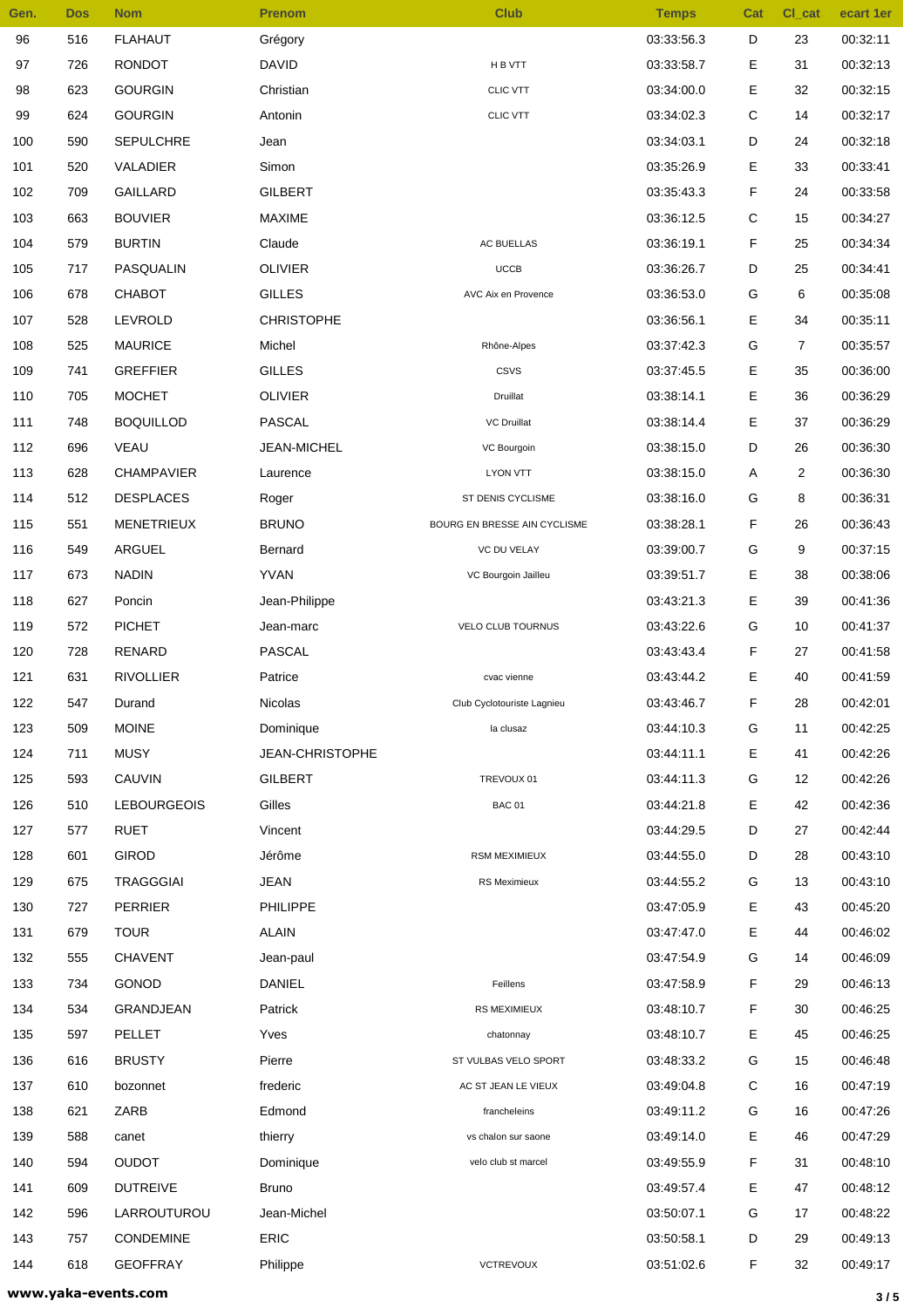| Gen. | <b>Dos</b> | <b>Nom</b>                  | <b>Prenom</b>       | <b>Club</b>                    | <b>Temps</b> | Cat          | CI_cat         | ecart 1er |
|------|------------|-----------------------------|---------------------|--------------------------------|--------------|--------------|----------------|-----------|
| 145  | 533        | <b>SCHULZ</b>               | Eric                | <b>BIKE CLUB PORTOIS</b>       | 03:51:03.5   | F            | 33             | 00:49:18  |
| 146  | 523        | <b>DIETRICH</b>             | Emmanuel            |                                | 03:51:25.6   | Е            | 48             | 00:49:40  |
| 147  | 636        | rosa                        | jose                | roue sportive meximieux        | 03:51:43.1   | F            | 34             | 00:49:58  |
| 148  | 739        | <b>SEVE</b>                 | <b>BRUNO</b>        | Francheleins ACF               | 03:52:37.3   | F            | 35             | 00:50:52  |
| 149  | 660        | <b>TORDI</b>                | michel              |                                | 03:53:24.5   | F            | 36             | 00:51:39  |
| 150  | 724        | JULLIAN-DESAYES             | <b>JEAN-PAUL</b>    |                                | 03.53.47.7   | G            | 18             | 00:52:02  |
| 151  | 653        | <b>KOEHL</b>                | Eric                | Velo club Tournus              | 03:53:52.1   | F            | 37             | 00:52:07  |
| 152  | 751        | <b>CHAMBARD</b>             | <b>DOMINIQUE</b>    | <b>ACDC</b>                    | 03:53:52.7   | F            | 38             | 00:52:07  |
| 153  | 706        | <b>ROSELLO</b>              | <b>FREDERIC</b>     | VC Corbas                      | 03:55:15.7   | D            | 30             | 00:53:30  |
| 154  | 754        | <b>SERDA</b>                | <b>PATRICIA</b>     | <b>ACDC</b>                    | 03.55.15.7   | в            | $\overline{2}$ | 00:53:30  |
| 155  | 565        | Hoffmann                    | Gilles              |                                | 03:55:36.8   | Е            | 49             | 00:53:51  |
| 156  | 507        | <b>CONVERT</b>              | Etienne             | <b>GLEIZE CYCLO CLUB</b>       | 03:57:45.3   | F            | 39             | 00:56:00  |
| 157  | 686        | <b>BOLLIET</b>              | <b>DENIS</b>        | Mivolet                        | 03:58:17.5   | G            | 19             | 00:56:32  |
| 158  | 719        | <b>CHARBON</b>              | <b>FRANCK</b>       |                                | 03:59:01.6   | Е            | 50             | 00:57:16  |
| 159  | 589        | COQUEMONT                   | <b>Bruno</b>        | rouelibre ambarroise           | 03:59:02.2   | Е            | 51             | 00:57:17  |
| 160  | 666        | <b>BERNELIN</b>             | <b>JEAN-PIERRE</b>  | Véloclub Bourgoin Jailleu      | 03:59:03.1   | F            | 40             | 00:57:18  |
| 161  | 613        | <b>BAILLARIN</b>            | Guillaume           |                                | 03:59:23.3   | D            | 31             | 00:57:38  |
| 162  | 605        | <b>COLNEL</b>               | Mathieu             |                                | 03:59:23.7   | D            | 32             | 00:57:38  |
| 163  | 644        | FAYARD                      | Christian           | Saint Vulbas Vélo Sport (SVVS) | 03:59:40.8   | F            | 41             | 00:57:55  |
| 164  | 725        | <b>DAUTRAIX</b>             | <b>CHRISTOPHE</b>   |                                | 03:59:41.8   | Ε            | 52             | 00:57:56  |
| 165  | 553        | <b>JAGET</b>                | Patrick             |                                | 03:59:42.8   | E            | 53             | 00:57:57  |
| 166  | 689        | <b>WOLF</b>                 | <b>THOMAS</b>       |                                | 04:01:01.0   | С            | 17             | 00:59:16  |
| 167  | 763        | <b>BOCCATO</b>              | <b>ALAIN</b>        |                                | 04:01:22.8   | С            | 18             | 00:59:37  |
| 168  | 654        |                             |                     |                                | 04:01:22.9   | F            | 42             | 00:59:37  |
| 169  |            | bauquet<br><b>FONTBONNE</b> | pierre<br>ALEXANDRE | club cyclotourisme lagnieu     | 04:02:44.1   | D            | 33             | 01:00:59  |
|      | 747        |                             |                     |                                |              |              |                |           |
| 170  | 518        | <b>DECLEMY</b>              | Thierry             | <b>VC DRUILLAT</b>             | 04:03:11.1   | D            | 34             | 01:01:26  |
| 171  | 664        | <b>SIMOULIN</b>             | <b>PIERRE</b>       | Roue 5prtive Meximieux         | 04:03:37.1   | G            | 20             | 01:01:52  |
| 172  | 606        | <b>VIEUX</b>                | Philippe            | RHONE ALPES                    | 04:04:00.4   | Е            | 54             | 01:02:15  |
| 173  | 573        | OCAMPO-GARZON               | Carlos              | Cyclo Sport Pont de Cheruy     | 04:04:54.0   | D            | 35             | 01:03:09  |
| 174  | 699        | <b>SCHUEHMACHER</b>         | <b>ROLAND</b>       |                                | 04:05:17.2   | F            | 43             | 01:03:32  |
| 175  | 622        | lauria                      | christophe          | vc trevoux                     | 04:05:25.4   | D            | 36             | 01:03:40  |
| 176  | 611        | MILLET                      | <b>PIERRE</b>       | VELO CLOB TREVOUX              | 04:05:25.4   | F            | 44             | 01:03:40  |
| 177  | 652        | riberon                     | alain               |                                | 04:06:01.8   | G            | 21             | 01:04:16  |
| 178  | 513        | <b>BUREAU</b>               | Frederic            |                                | 04:06:01.9   | E            | 55             | 01:04:16  |
| 179  | 668        | <b>MARECHAL</b>             | <b>FABIEN</b>       |                                | 04:07:37.6   | С            | 19             | 01:05:52  |
| 180  | 651        | <b>GIROUD</b>               | Frédéric            |                                | 04:07:43.0   | Е            | 56             | 01:05:58  |
| 181  | 710        | CARDON                      | PHILIPPE            | Tournus                        | 04:07:59.9   | F            | 45             | 01:06:14  |
| 182  | 733        | <b>JACQUOT</b>              | <b>JACQUY</b>       |                                | 04:09:21.4   | G            | 22             | 01:07:36  |
| 183  | 581        | <b>MAMPAEY</b>              | Philippe            |                                | 04:11:28.0   | F            | 46             | 01:09:43  |
| 184  | 583        | <b>TREMION</b>              | Olivier             |                                | 04:11:28.7   | D            | 37             | 01:09:43  |
| 185  | 646        | <b>BANRY</b>                | Pascal              |                                | 04:11:28.8   | Е            | 57             | 01:09:43  |
| 186  | 574        | AUBANEL                     | Laurent             |                                | 04:11:29.1   | E            | 58             | 01:09:44  |
| 187  | 755        | <b>BOURGEAT</b>             | <b>THIERRY</b>      | Roue Libre Ambaroise           | 04:11:46.7   | F            | 47             | 01:10:01  |
| 188  | 585        | <b>FAURE</b>                | Martine             | CYCLO CLUB KINGERSHEIM         | 04:12:39.7   | В            | 3              | 01:10:54  |
| 189  | 708        | LAGADEC                     | <b>JEROME</b>       | Replonges                      | 04:12:54.4   | Е            | 59             | 01:11:09  |
| 190  | 736        | SPAGNOL                     | <b>ROBERT</b>       |                                | 04:13:00.6   | G            | 23             | 01:11:15  |
| 191  | 721        | <b>PUTHET</b>               | <b>FRANCIS</b>      | BAC                            | 04:13:38.0   | Е            | 60             | 01:11:53  |
| 192  | 503        | <b>VOLLAT</b>               | Franck              |                                | 04:14:07.1   | $\mathbf{I}$ | 1              | 01:12:22  |
| 193  | 690        | GANEE                       | PHIIPPE             |                                | 04:15:52.8   | D            | 38             | 01:14:07  |

**www.yaka-events.com 4 / 5**